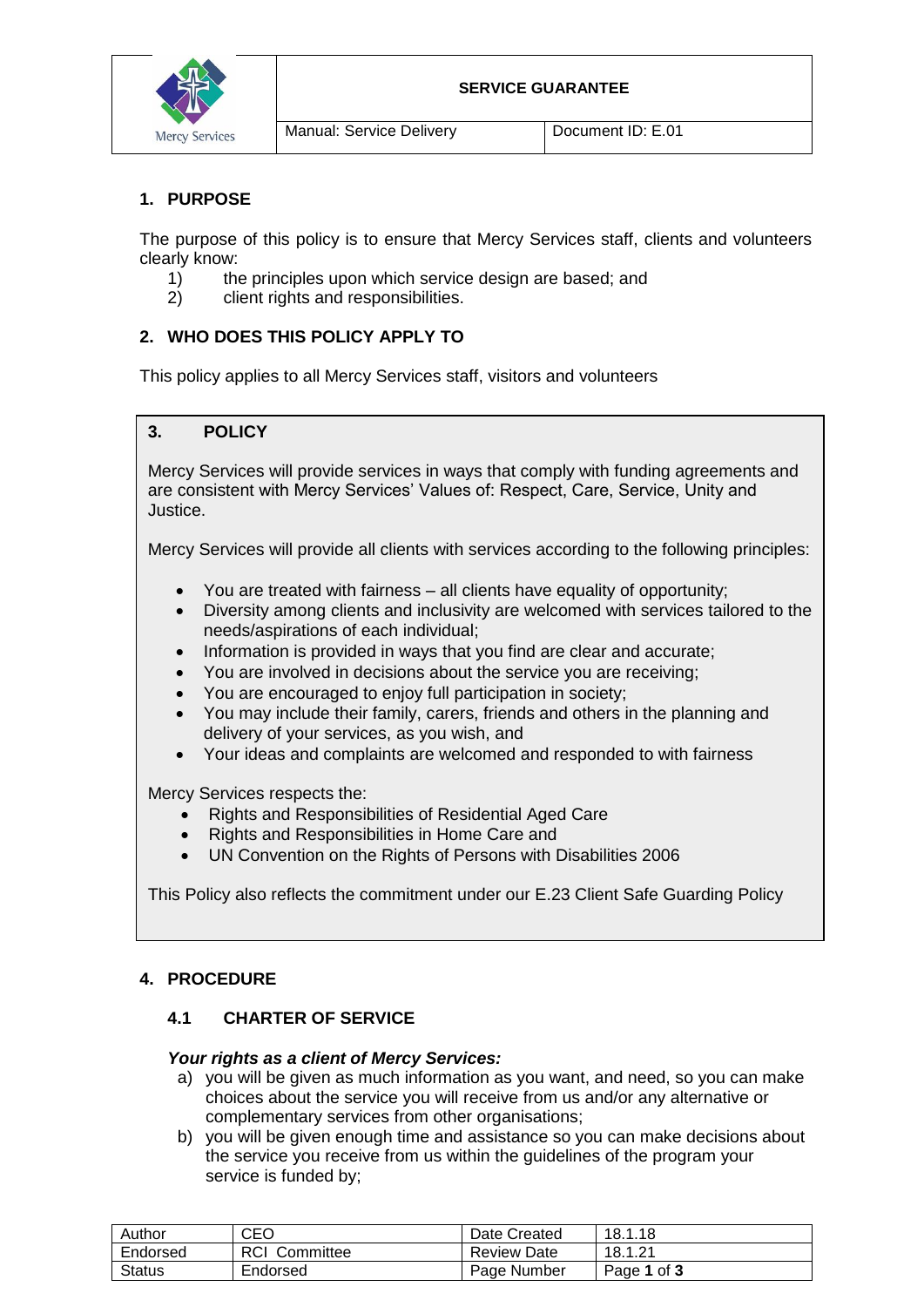

- c) vou will be informed of your rights and responsibilities;
- d) If you find it difficult to pay, we will consider your circumstances and work with you to resolve the situation while continuing your services
- e) your access to a service is based on your eligibility, your needs and our capacity to meet your needs *(you should always be treated fairly and in a nondiscriminatory way)*;
- f) your needs will be reviewed at least once a year, and more frequently if required, to ensure our services meet your individual requirements as best we can;
- g) your age, gender, cultural background, sexual orientation, life circumstances and aspirations will be taken into account in the planning, delivery and evaluation of your service;
- h) you will be assisted by staff who will treat you with respect and who will use safe practices that have been proven to work;
- i) you will be assisted to develop a Mercy Services Care Plan that outlines the services you will receive from us and any fees to be charged;
- j) your Mercy Services Care Plan will address the full range of your needs, focus on your strength/assets, enable your preferred level of social independence and your chosen participation in social activities and community life;
- k) you will receive services as agreed and written down in your Care Plan;
- l) your information will be kept safe and Mercy Services will only share it with others if we have your permission
	- (Conditions apply see our Privacy Policy for details);
- m) you can look at your Mercy Services file if you request this (Conditions apply - see our Privacy Policy for details);
- n) you can involve anyone you want to support you or to speak on your behalf (Mercy Services can assist you find to an independent advocate if needed);
- o) your Carer and/or the people of your support network will be involved in decisions, communication and service delivery as much as you would like us to include them;
- p) you, your Carer and/or your other support person will be invited to have a say about how Mercy Services is run;
- q) your complaints and comments about Mercy Services will be welcomed and dealt with in a fair, effective and prompt manner;
	- a. you will not be disadvantaged or discriminated against, if you make a complaint; and
	- b. you will be informed of the outcome of investigations into your complaint.

### *You can help us to help you by:*

- a) telling us all about your needs and wants;
- b) telling us if there are changes to your contact details or any other information you have given us;
- c) reading any information, we provide to you and asking for help if you are unsure about the information;
- d) taking as active a role as possible in looking after yourself and in doing the things you agreed to do in your Care Plan;
- e) telling us if any changes are required to the type of service we provide to you and to the way we provide this service;
- f) telling us if you are not going to be at home at the time when our staff have arranged to visit you (we prefer at least 24 hours' notice of a cancellation);

| Author        | CEO               | Date Created       | 18.1.18     |
|---------------|-------------------|--------------------|-------------|
| Endorsed      | RCI.<br>Committee | <b>Review Date</b> | 18.1.21     |
| <b>Status</b> | Endorsed          | Page Number        | Page 2 of 3 |